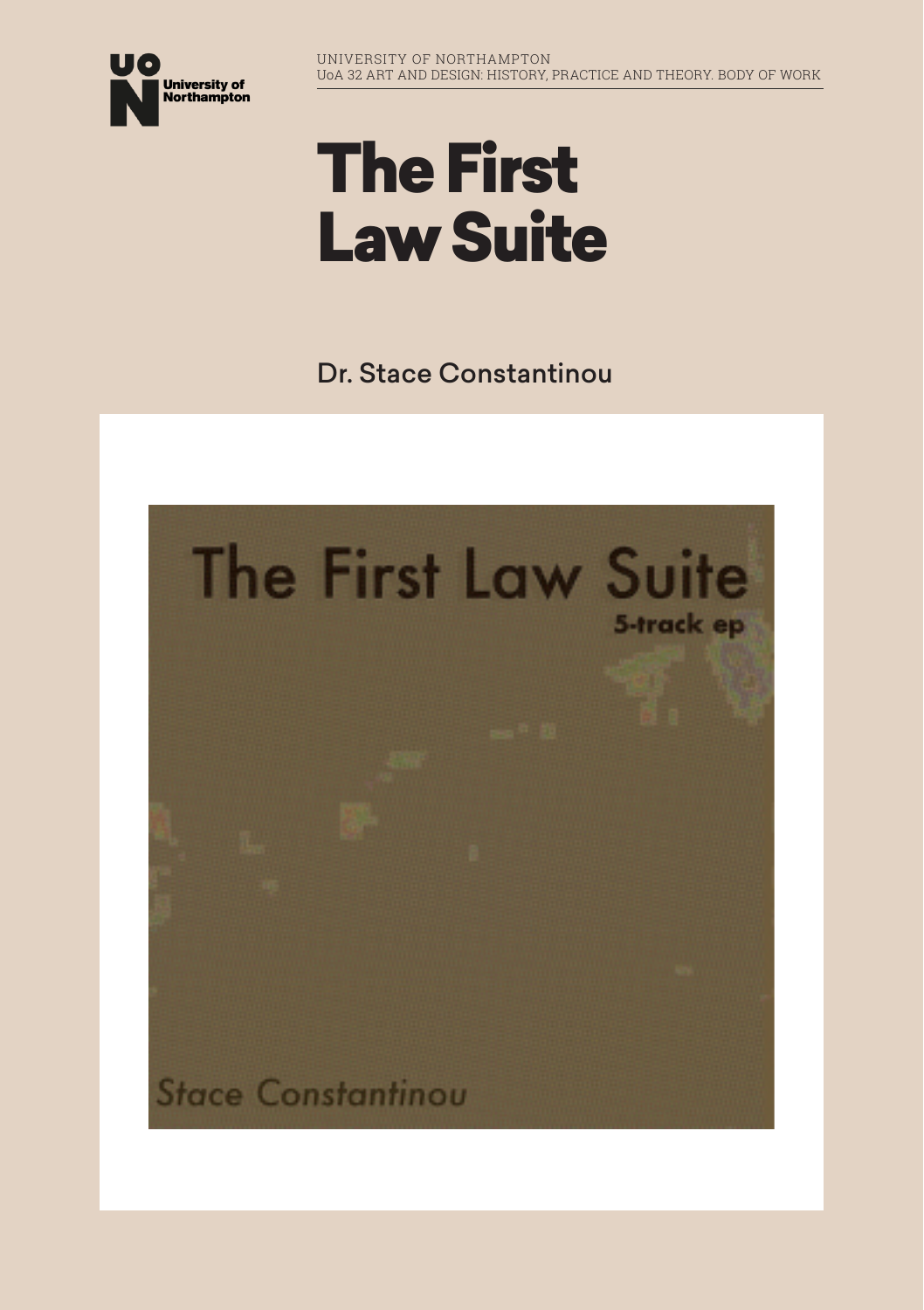CONTENTS

| <b>Title</b>                  | 3  |
|-------------------------------|----|
| <b>Submission Details</b>     | 3  |
| <b>Additional Information</b> | 4  |
| Research Aims & Objectives    | 5  |
| <b>Research Context</b>       | 6  |
| <b>Research Methods</b>       | 7  |
| <b>Dissemination</b>          | 9  |
| Insights                      | 12 |
| <b>References</b>             | 13 |

**Figure 1. (cover)** The E.P Artwork for The First Law Suite.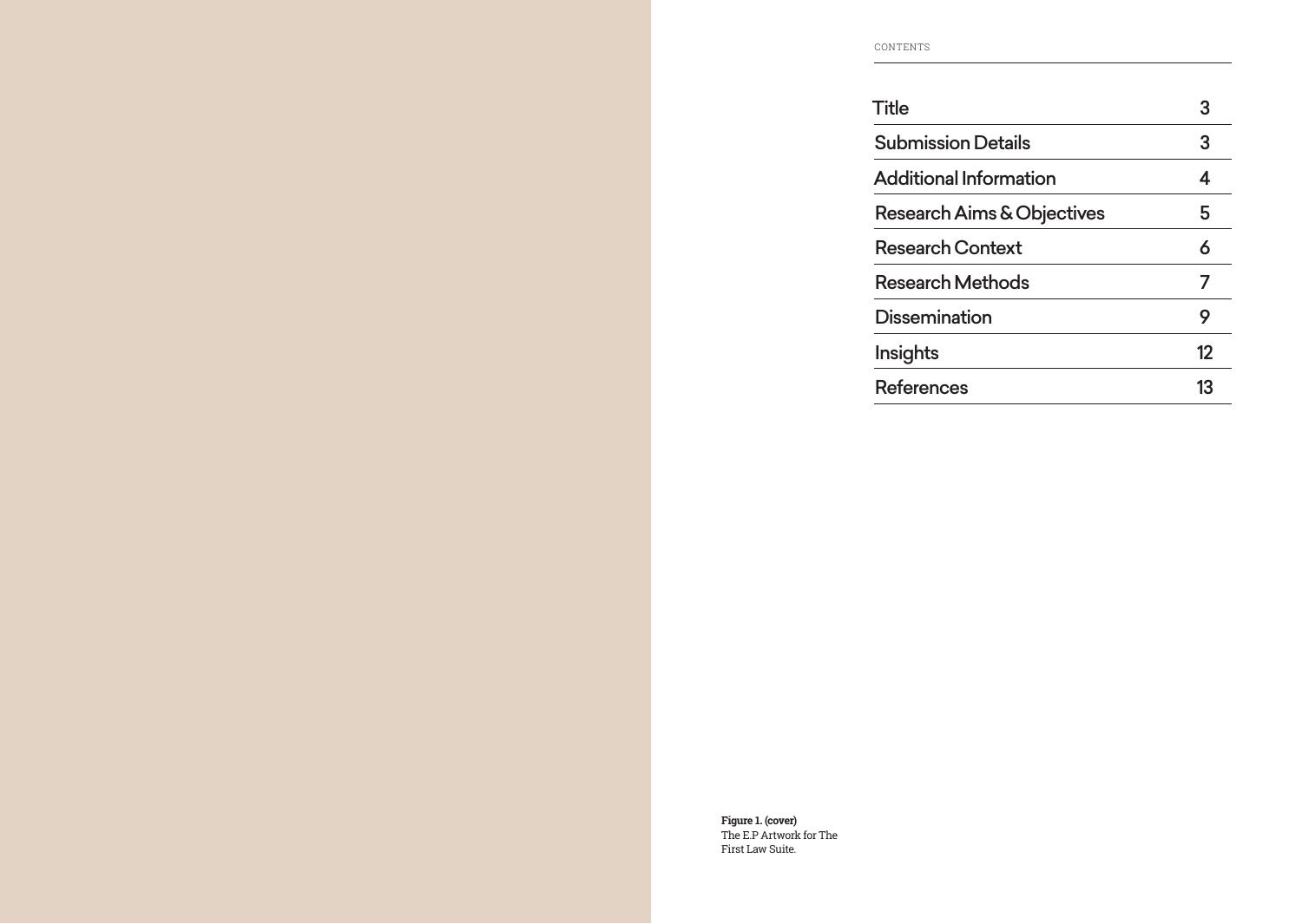#### **Title**

The research project *First Law Suite* (5-track E.P.) establishes a discourse about the nature of electronic music and its relationship to past artistic styles, methods and processes. As such the new works are a practice-led sonic speculations on the future of electronic music making.

This practice-led research generates a set of five musical pieces, ranging in length from 1- to 7-minutes in duration. They were presented in the public domain through a radio interview and premier performance as well as via a community based online music hub.

## Submission Details

|                                 | Researcher Dr. Stace Constantinou           |
|---------------------------------|---------------------------------------------|
| Collaborators None              |                                             |
|                                 | <b>Title The First Law Suite</b>            |
|                                 | Output Type Composition                     |
| Output Component(s) Sonic works |                                             |
| Dates 2017                      |                                             |
|                                 | Dissemination Music track, exhibition       |
|                                 | ORCID https://orcid.org/0000-0002-8053-4699 |
|                                 | DOI https://doi.org/10.24339/6pbw-w577      |
|                                 |                                             |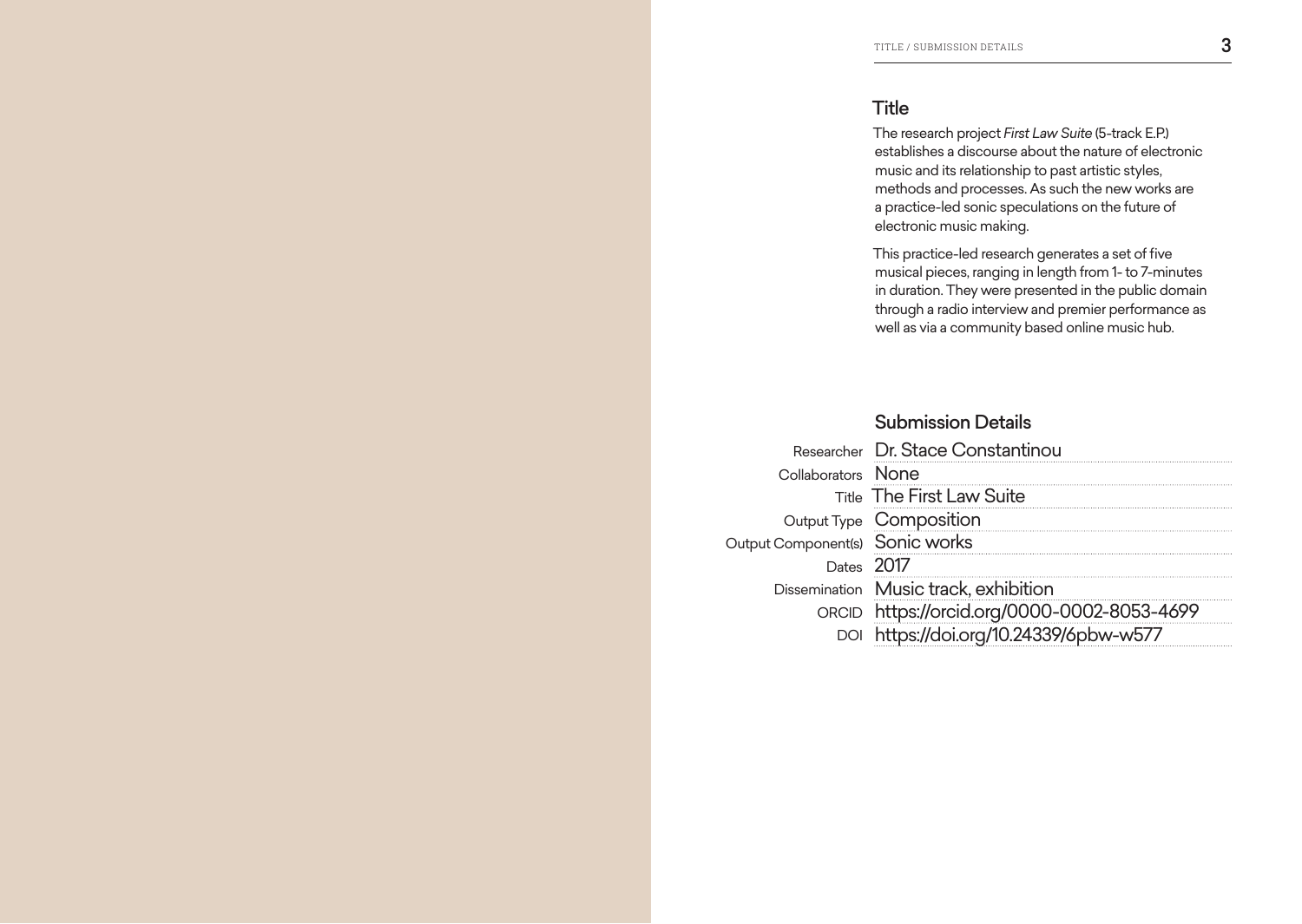# Additional Information

*The First Law Suite* is a body of five electronic music pieces juxtaposing musical epochs and linked by the thematic of Science Fiction writing. The research takes two contrasting and potentially culturally adversarial areas of musical practice the baroque and electronic dance music, and combines them with the futuristic and sometimes menacing robot short stories and novels by the science fiction writer Isaac Asimov.

Typically, participatory electronic music events take place inside a nightclub at the weekend, whereby the workforce leave their workaday regimen behind, losing themselves in the shared experience of a collective dance floor beat. The effect of this music could be interpreted as military-machine-like sound the compellingly repetitive robotic beat comparable to the sound of industrial work. The musical counterforce deployed in *The First Law Suite* is the world of classical dance music of the baroque musical forms epitomised by the Prelude, Courante, Allemande, and the Sarabande, the then popular precursors to the four-to-the-floor repetitions of contemporary electronic music.

In this series of pieces, the sonic textures of contemporary dance music lose the machine-beat, take influences from classical dance and music forms, all the while using modern electronic music production techniques. In the work two oppositional worlds co-exist, *The First Law Suite* incorporating forms of music and dance from today and yesteryear combined with elements inspired by Asimov's robotic futures to create atmospheric electronic sonic compositions.

#### Research Aims

To explore the possibilities in musical composition by combining contemporary electronic musical style with features of past forms of music.

#### **Objectives**

- $\star$ To produce music artefacts that become an engaging point for provoking thought about contemporary styles and culture
- \*\*\*\*\*\*\* To create works that might  $\star$ speculate on the future of electronic music making.
- To create a 5-track E.P. at  $\star$ the intersection of several de-contextualised musical styles

<span id="page-3-0"></span>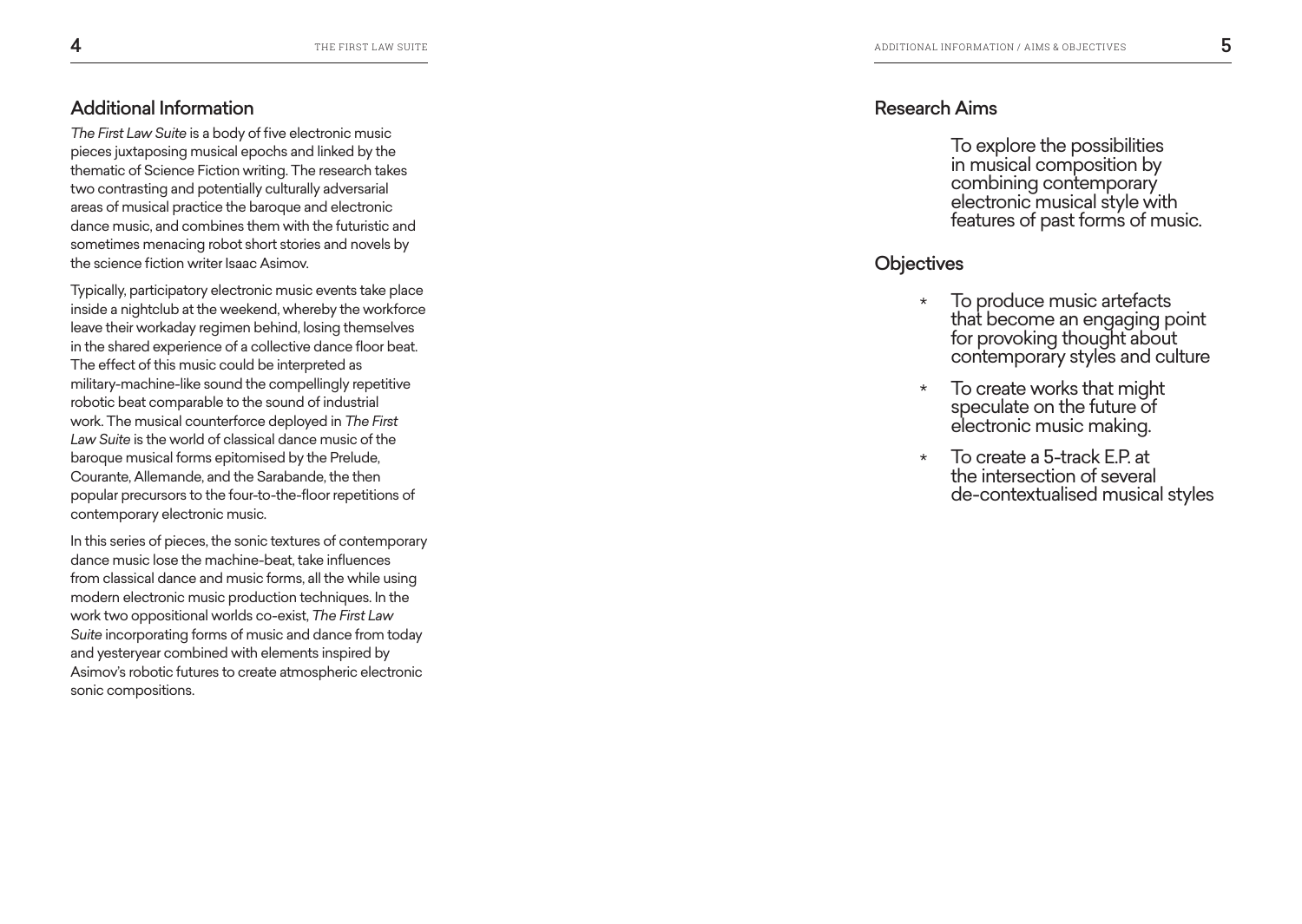## <span id="page-4-0"></span>Research Context

A survey and interviews were held with a group of contemporary electronic music producers from within the Techno and Electronic Music community, producers who are from the various club scenes in London, the UK, Europe and the US, which has a history of radical and hedonistic culture. What emerged was a contradiction; on the one-hand a desire for freedom from the oppressive cultural milieu, whilst on the other a close adherence to a self-imposed highly rigid musical monism of machinebeat rendered using the common time of 4/4. This genre of music appeared to have remained relatively static over a long period and was not exploring or experimenting with new forms.

The research then aims to bridge the gap between contemporary electronic music production and its traditions used in for example Techno, and explores the possibility of fusing this with something new, in a process of adding or taking away from the original. By removing the ever-present machine-beat, new textural nuances are able to emerge more prominently.

Means to engage with audiences to engender discussion and reflection on this research were developed to allow for continuing and progressively refined interpretations. This was via open online encounters, via a respected community based radio station and music platforms as a means of provoking discussion, about the possibility of countering the dominance of a perceived formation of musical adherences, collective values of the past, present and a potential future of electronic music.

### Research Methods

A literature review and a review of practices included interviews with electronic music producers and engaging with a community of London-based, but also globally connected performers and artists.

A music-led approach to create works that juxtapose different historical musical styles and to test their reception

Five musical pieces were produced that comprise the extended play suite:

- 1. Pre-Topia (2-minutes)
- 2. Unresolved Conflict (5-minutes)
- 3. Can't Scap(E)=(nc)2 My Head (3-minutes)
- 4. Glowverse (7-minutes)
- 5. Input Complex (2-minutes)

The music was premiered on a London-Based Radio show curated by Loose Lips and is permanently featured on their online Soundcloud and Youtube premier sites (Loose Lips, 2017). In addition to the above *The First Law Suite* is now permanently available on the arts community focused music site Bandcamp (Constantinou, 2017). Both sites offer interpretative material accompanying the musical artefact.

The extended play suite has also been produced as a compact disc, to encourage interaction with those audiences who continue to derive value in physical musical artefacts. Thus, my emphasis in the process of creating iterations of the work is about publishing and acting instead of arriving at one final design solution.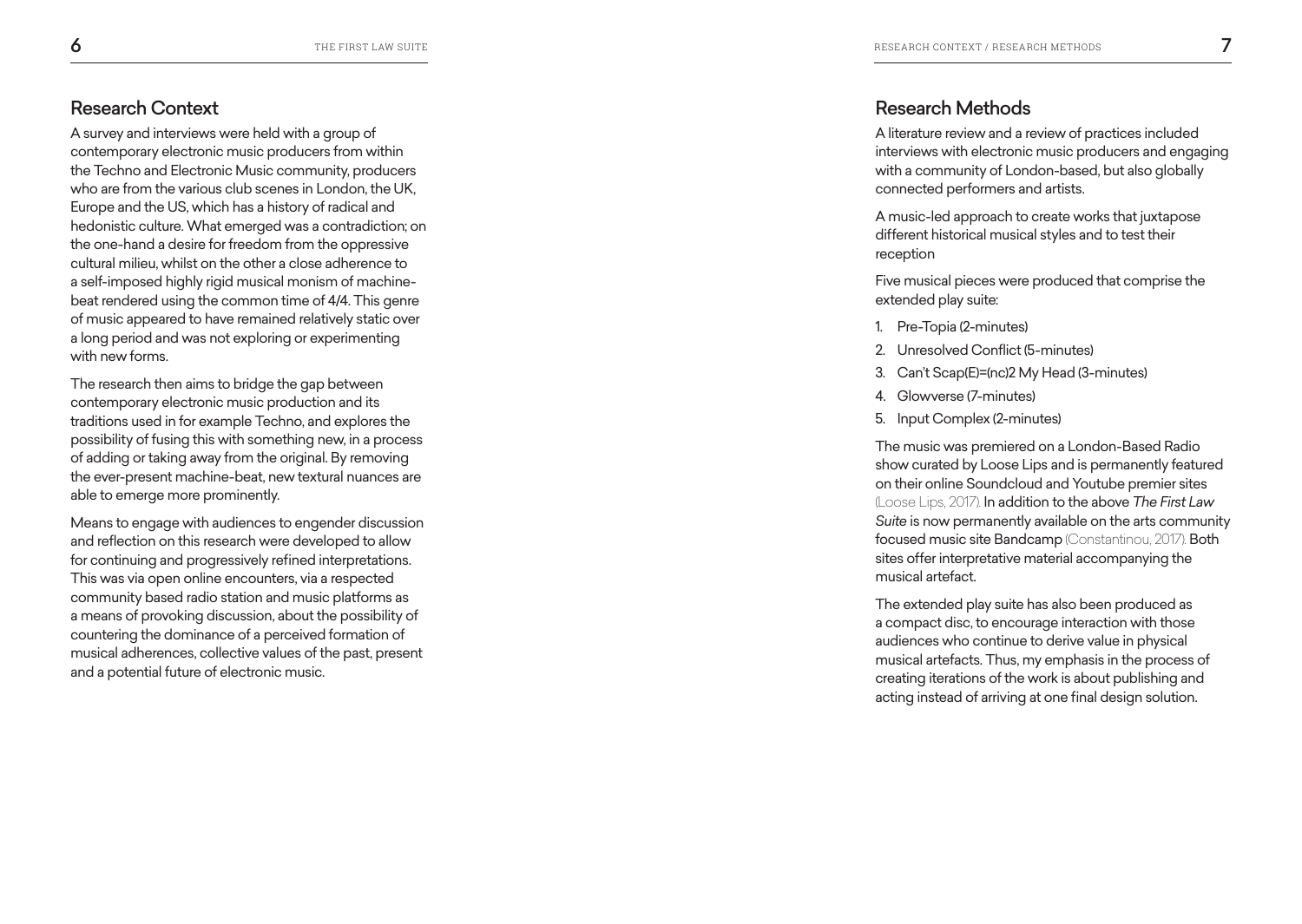

#### **Figure 2.**

Stace Constantinou with Frederick (Freddie) Sugden outside the New River Studios, the Community Arts and Radio Station in East London.

#### **Dissemination**

An appearance as a guest speaker on London-based Loose Lips Radio Show, enable me to present via broadcast radio to a wide audience who engage with electronic music. This included presenting on the research work so contextualising its content during the show, referring to key artists such as Clara Rockmore. The Loose Lips radio interview afforded me the opportunity to introduce the histories, theories and practices of electronic music, providing music performed by an early practitioner of said medium Rockmore (Ziegler, T., and Gross, J,. 2000, p.16) performing the first space-controlled musical instrument the Theremin, named after Leon Theremin the inventor (Moog, B., cited in Ziegler, T., and Gross, J., 2000, p.19) through to contemporary electronic music producers such as Mani Dee and Shelley Parker (Constantinou, 2019). Through the content provided, the radio interview offered the audience a potential first glimpse of the historical roots and contemporary theorizing of the terms electronic, music technology, music in a wider cultural milieu, identified in relation to electronic music practice.

Before the Loose Lips radio show, I had conducted seven interviews with contemporary electronic producers. The interviews formed the empirical basis for a book chapter about producing music for Routledge. At the time of the radio interview, however, the full findings of these seven interviews had not been analysed and critically evaluated in full, so *The First Law Suite* represents an immediate, musical response to this data.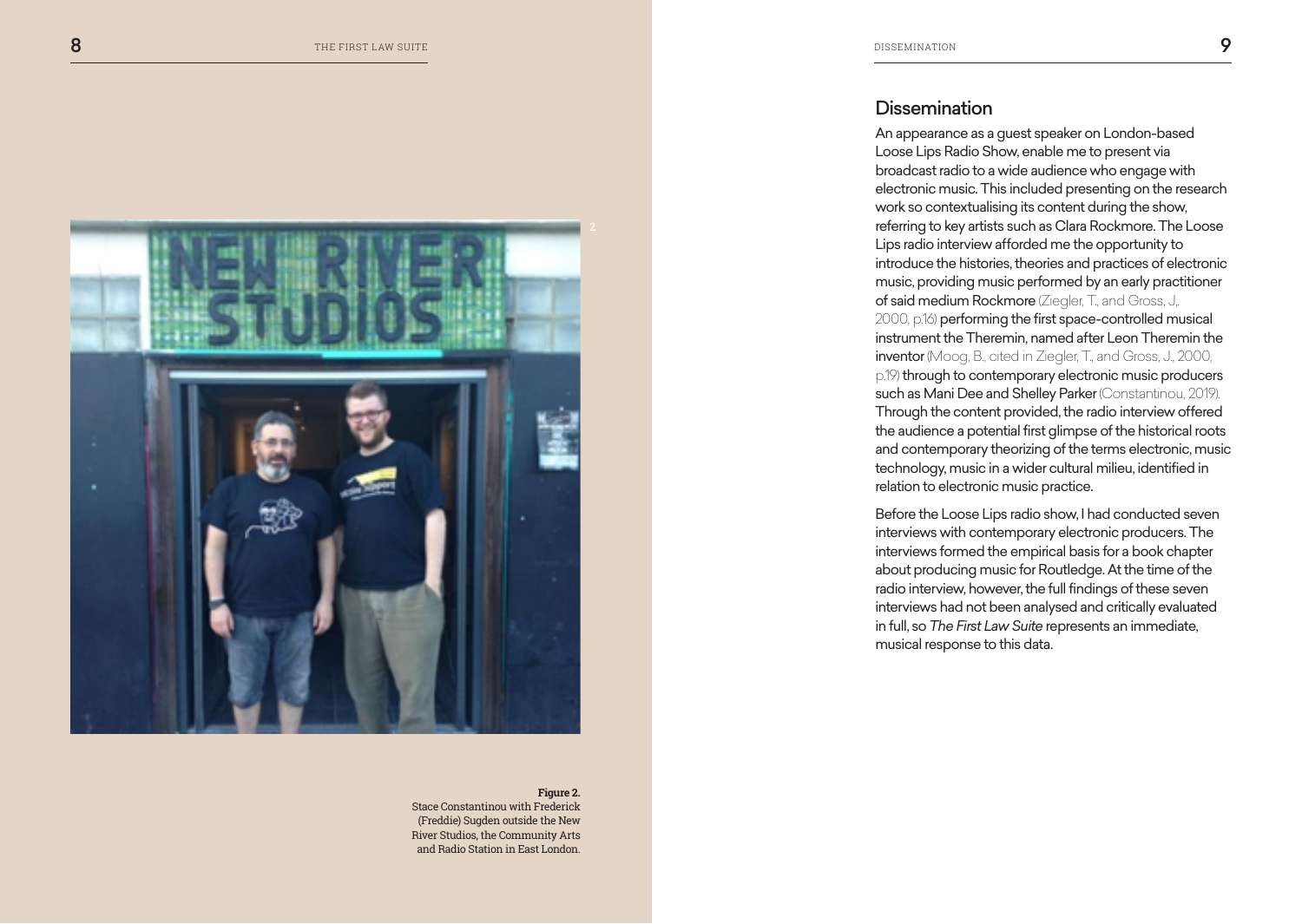<span id="page-6-0"></span>*The First Law Suite* is now receiving international attention outside of the electronic music scene, as it has been included as part of the soundtrack for a three channel video, by the artist Soni Kum in her film 'Morning Dew - the stigma of being "brainwashed"' (60min)'. Morning Dew was performed in an exhibition from 5th November to 10th November. See the bilingual online art magazine: https:// www.art-it.asia/en/top\_e/admin\_expht\_e/212255

- \* Soni Kum is an interdisciplinary artist who was born and raised in Tokyo, Japan as a third generation Korean. www.sonikum.com
- \* The film was funded by Socially Engaged Art Support Grant, the Kawamura Arts and Cultural Foundation: http://www.kacf.jp/support.html
- \* Name of Exhibition Space: Buoy: http://buoy.or.jp Address: 49-11 Senjunakacho, Adachi-ku, Tokyo, Japan Date: 5–10 November 2020



**Figure 3.** The E.P Artwork for The First Law Suite.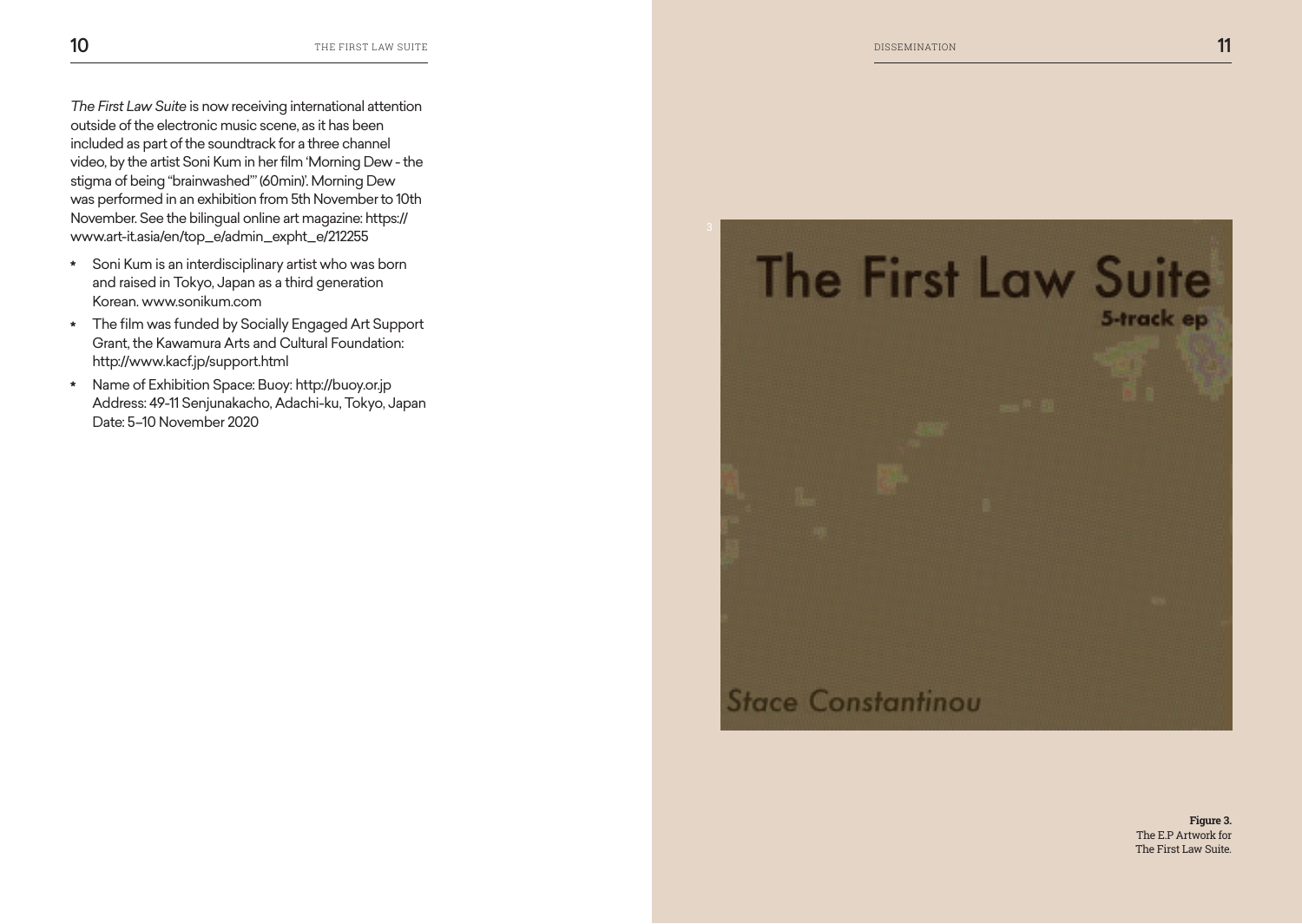# <span id="page-7-0"></span>**Insights**

- 1. An openness in the electronic music community to reflect, putting their practice into a historic context;
- 2. The ways in which new electronic music might be produced whilst still, no matter how marginal, be considered a part of the scene;
- 3. Methods on how to engage with a specific audiences of practitioners and their wider community of electronic music fans;
- 4. The problematizing of the loosely defined genre, that nevertheless retains as a part of its key features a rigid adherence to a machine-beat common time, whilst exploring the possibility of using the atmospheric sonic world, another key feature of the electronic music scene as a means to escape this adherence.

#### References

Constantinou, S., (2019) Chapter 13: Producing Music: Hepworth-Sawyer, R., Hodgson, J. & Marrington, M. (eds.). 1st ed. New York: Routledge, Vol. 1. p. 229-245

### Radio

Loose Lips, (2017) Interview with Stace Constantinou, Live. London, 199radio (30/7/2017), available here: https:// www.mixcloud.com/199Radio/310717-loose-lips-wstaceconstantinou-2/listeners/ [3/11/2020]

#### CD

Ziegler, T., and Gross, J., OHM+: the early gurus of electronic music: 1948-1980. special edition 3CD + bonus DVD [3CDs/ DVD] Canada: ellipsis arts… 2000.

#### Internet

Constantinou, S., (2017) The First Law Suite (5-track ep), 68912 Records: https://sconstantinou.bandcamp.com/ album/the-first-law-suite-5-track-ep [24.11.2020]

#### Related publications by the researcher(s) Art-it, The bilingual online art magazine:

https://www.art-it.asia/en/top\_e/admin\_expht\_e/212255 [24.11.2020]

Buoy Exhibition Space, Japan: http://buoy.or.jp [24.11.2020]

Kawamura Arts and Cultural Foundation: http://www.kacf. jp/support.html [24.11.2020]

Loose Lips (2017) Premier Soundcloud site: https:// soundcloud.com/loose-lips123/premiere-staceconstantinou-glowverse-the-first-law-suite [3/11/2020]

Loose Lips (2017) Premier Youtube site: https://youtu.be/ aFdlkBh\_7ng [3/11/2020]

Soni Kum (artist): www.sonikum.com [24.11.2020]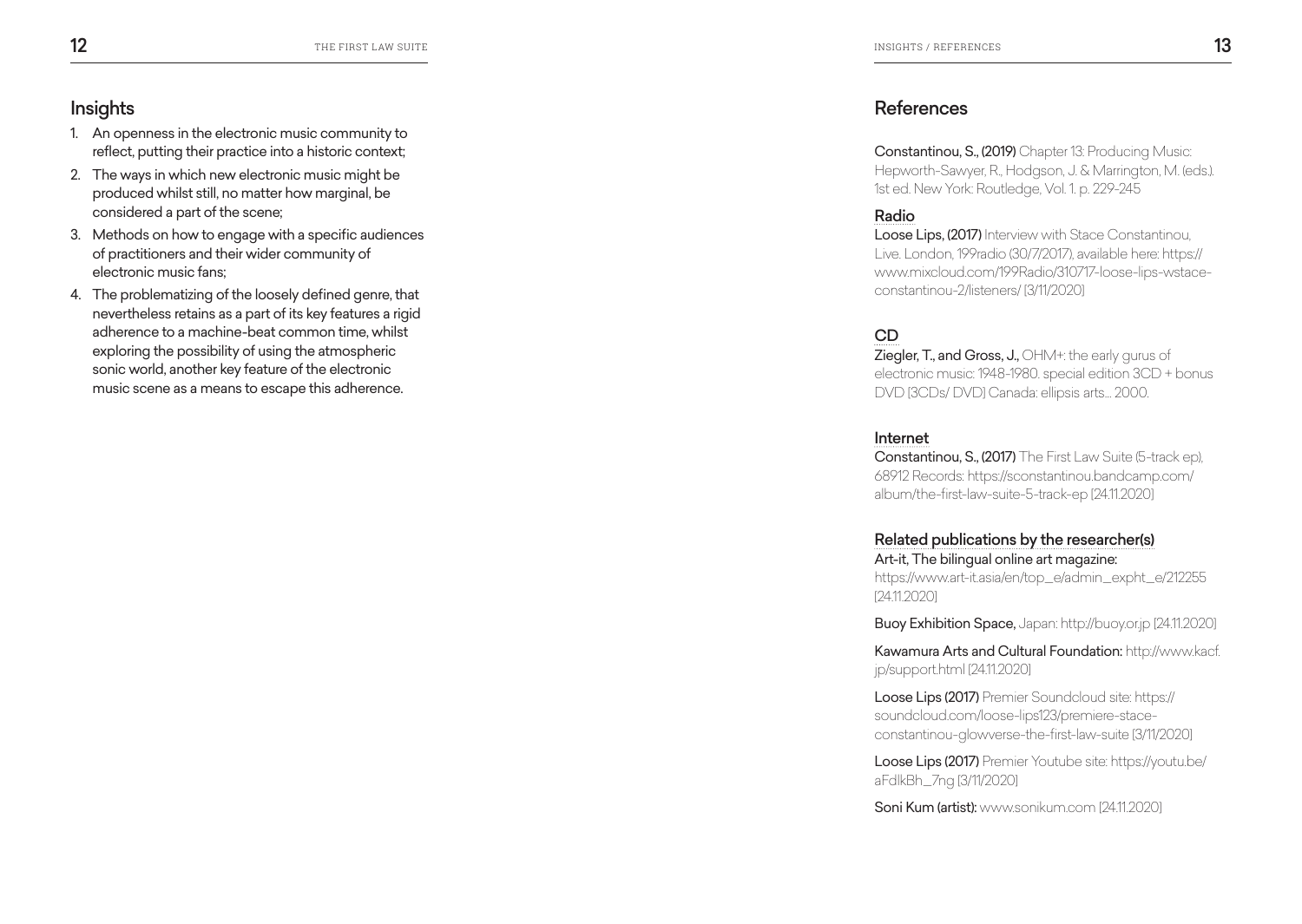Constantinou, S., (2011) An analysis of Hugh Le Caine's 1955 piece 'Dripsody', http://www.orema.dmu.ac.uk/analyses/ stace-constantinous-dripsody-analysis [3/11/2020]

Constantinou, S., (2011) A Statistical Analysis of the Form of the Piece Etudes aux Chemins de Fer by Pierre Schaeffer, http://www.orema.dmu.ac.uk/analyses/stace-constantinous- %C3%A9tude-aux-chemins-de-fer-analysis [3/11/2020]

#### COLOPHON

|                            | Project Editor Andrew Hewitt            |
|----------------------------|-----------------------------------------|
|                            | Proofreaders Andrew Hewitt, Mel Jordan  |
| Graphic Design James Smith |                                         |
|                            | Publisher The University of Northampton |
|                            | DOI 10.24339/6pbw-w577                  |